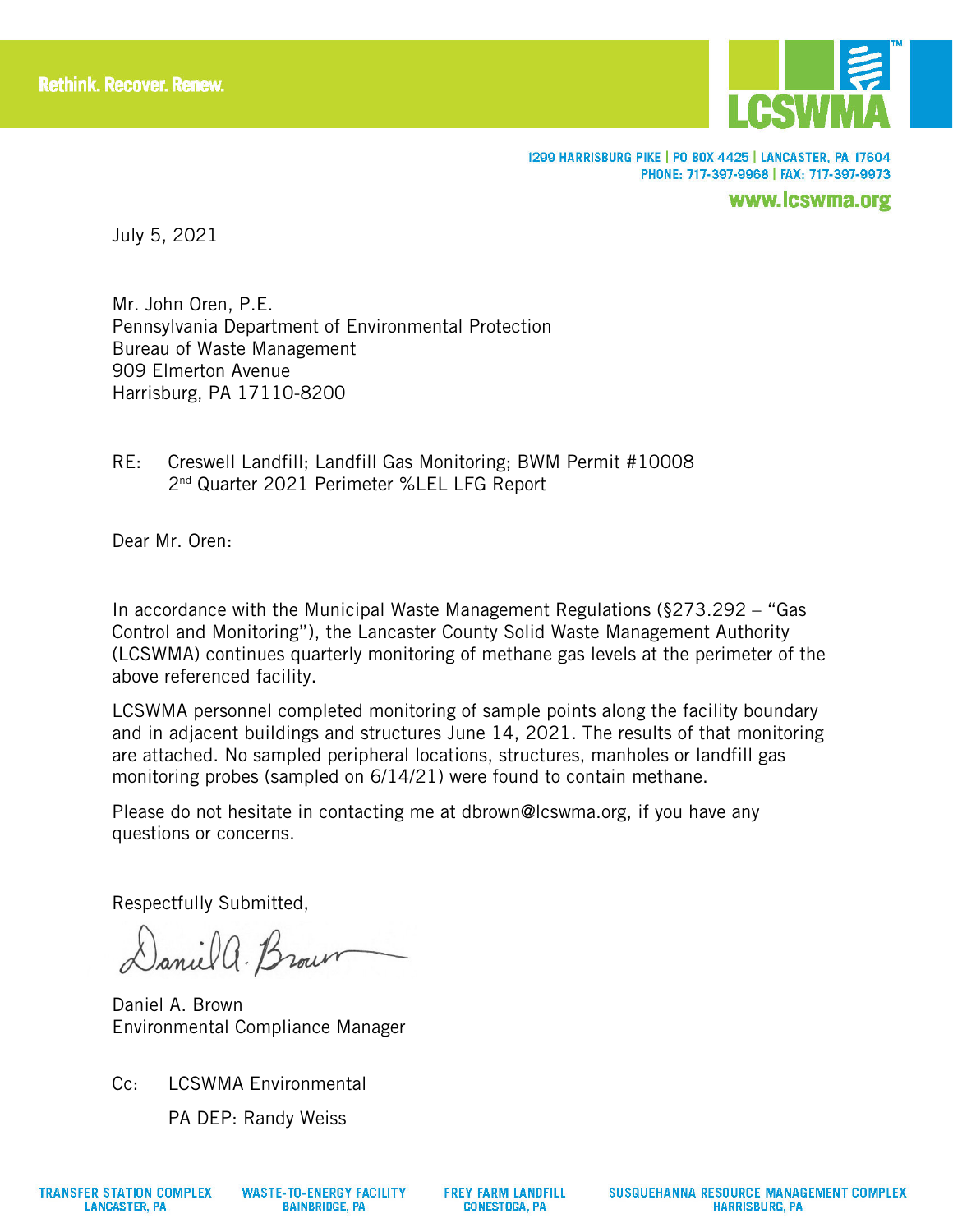## CRESWELL METHANE MONITORING PROGRAM SAMPLE POINT INSPECTION FORM

| <b>SAMPLE</b> |                                            | METHANE LEVEL (as % LEL)          |                |             |             |  |
|---------------|--------------------------------------------|-----------------------------------|----------------|-------------|-------------|--|
| <b>POINT</b>  | <b>DESCRIPTION</b>                         | <b>DATE</b>                       | <b>DATE</b>    | <b>DATE</b> | <b>DATE</b> |  |
| <b>NUMBER</b> |                                            | 3/25/21                           | 6/14/21        |             |             |  |
| 1 to 15       | <b>GP WELLS</b>                            | not included with this monitoring |                |             |             |  |
| 16            | <b>CONTROL BUILDING LAB</b>                | $\mathbf 0$                       | 0              |             |             |  |
| 17            | CONTROL BUILDING COMPRESSOR ROOM           | $\mathbf 0$                       | $\mathbf 0$    |             |             |  |
| 18            | CONTROL BUILDING LOCKER ROOM               | $\mathbf 0$                       | $\mathbf 0$    |             |             |  |
| 19            | <b>NTHW PIT</b>                            | no longer exists                  |                |             |             |  |
| 20            | <b>OTHW PIT</b>                            | $\mathbf 0$                       | $\mathbf 0$    |             |             |  |
| 21            | LTS AERATION PIT AT WEATHER STATION #1     | $\mathbf 0$                       | $\mathbf 0$    |             |             |  |
| 22            | LTS AERATION PIT AT WEATHER STATION #2     | $\mathbf 0$                       | $\mathbf 0$    |             |             |  |
| 23            | LTS WIRE TRENCH VENTS 1                    | $\mathbf 0$                       | $\mathbf 0$    |             |             |  |
| 24            | LTS WIRE TRENCH VENTS 2                    | $\mathbf 0$                       | $\mathbf{0}$   |             |             |  |
| 25            | LTS WIRE TRENCH VENTS 3                    | no longer exists                  |                |             |             |  |
| 26            | <b>PUMP HOUSE</b>                          | $\mathbf 0$                       | $\mathbf 0$    |             |             |  |
| 27            | PUMP HOUSE WET WELL                        | $\pmb{0}$                         | $\mathbf 0$    |             |             |  |
| 28            | <b>MH#1</b>                                | $\overline{7}$                    | $\mathbf 0$    |             |             |  |
| 29            | MH #2                                      | 5                                 | $\mathbf 0$    |             |             |  |
| 30            | <b>INLET; STREAM R PIPE</b>                | $\mathbf 0$                       | $\mathbf 0$    |             |             |  |
| 31            | <b>OUTLET; STREAM R PIPE</b>               | $\mathbf 0$                       | $\mathbf{0}$   |             |             |  |
| 32            | UPPER END; RAVINE LEACHATE COLLECTION C.O. | no longer exists                  |                |             |             |  |
| 33            | <b>SEE MAP</b>                             | $\mathbf 0$                       | $\mathbf 0$    |             |             |  |
| 34            | <b>SEE MAP</b>                             | 0                                 | $\mathbf 0$    |             |             |  |
| 35            | <b>SEE MAP</b>                             | 0                                 | $\mathbf 0$    |             |             |  |
| 36            | <b>SEE MAP</b>                             | $\mathbf 0$                       | $\mathbf 0$    |             |             |  |
| 37            | <b>SEE MAP</b>                             | 0                                 | $\mathbf 0$    |             |             |  |
| 38            | <b>SEE MAP</b>                             | $\mathbf 0$                       | $\mathbf 0$    |             |             |  |
| 39            | <b>SEE MAP</b>                             | $\mathbf 0$                       | $\mathbf 0$    |             |             |  |
| 40            | <b>SEE MAP</b>                             | $\mathbf 0$                       | $\mathbf 0$    |             |             |  |
| 41            | <b>SEE MAP</b>                             | $\pmb{0}$                         | $\mathbf 0$    |             |             |  |
| 42            | <b>SEE MAP</b>                             | $\pmb{0}$                         | $\pmb{0}$      |             |             |  |
| 43            | <b>SEE MAP</b>                             | 0                                 | $\mathbf 0$    |             |             |  |
| 44            | <b>SEE MAP</b>                             | 0                                 | 0              |             |             |  |
| 45            | <b>SEE MAP</b>                             | $\mathbf 0$                       | $\pmb{0}$      |             |             |  |
| 46            | <b>SEE MAP</b>                             | $\mathbf 0$                       | $\mathbf 0$    |             |             |  |
| 47            | <b>SEE MAP</b>                             | $\mathbf 0$                       | $\pmb{0}$      |             |             |  |
| 48            | <b>SEE MAP</b>                             | 0                                 | $\mathbf 0$    |             |             |  |
| 49            | <b>SEE MAP</b>                             | 0                                 | $\mathbf 0$    |             |             |  |
| 50            | SEE MAP                                    | 0                                 | $\mathbf 0$    |             |             |  |
|               | Atmospheric Pressure (in. Hg)              | 30.10"                            | 29.78"         |             |             |  |
|               | Air Temperature (Deg. C)                   | $16^{\circ}$ C                    | $19^{\circ}$ C |             |             |  |

Revision Date: June 2011

Revisions: deleted points 62 to 66; added points 81 through 86 page 1 of 2